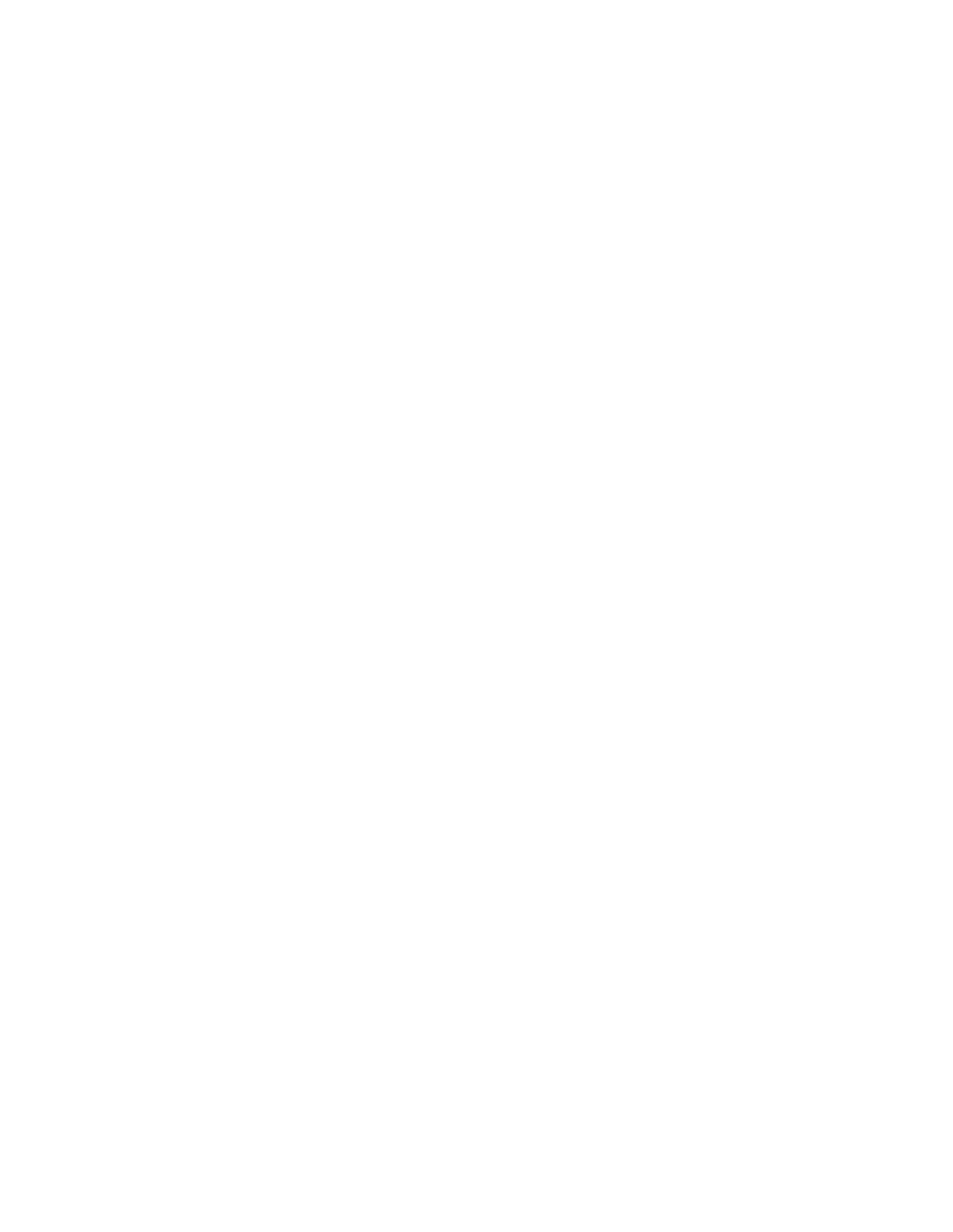#### **HILL,** Justice.

[¶1] In 1998, Jeffrey Starkey (Father) began paying an extra \$50.00 per month on his child support obligation in an effort to pay off the obligation in advance. Father stopped making payments in September 2005, when he believed he had a "credit" of approximately \$4500.00 in child support. At a hearing on a petition to modify child support filed in January 2006, the district court had an opportunity to consider whether or not Father should receive credit for the overpayments. Ultimately, the court ruled that Father was not entitled to credit. This appeal followed, and we affirm.

#### **ISSUE**

- [¶2] Father raises the following issues:
	- A. Whether a non-custodial parent is entitled to a credit against future child support obligations for "overpayments" he has made in the past which are in excess of current support and/or arrears.
	- B. Whether disallowing such credits for overpayments constitutes an unconstitutional taking of property without due process of law.
	- C. Whether disallowing such credits constitutes a retroactive modification of support.
	- D. Whether the State and/or the obligee is estopped from arguing against a credit for previous over-payments of child support where it has been their practice and procedure to allow and provide for such.
	- E. Whether the matter of disallowing the child support credit was properly before this Court given that it had not been previously pled.

Mother phrases this appeal in a single issue:

Did the District Court abuse its discretion in determining that [Father] was not entitled to credit for payments made in excess of his child support obligation?"

# **FACTS**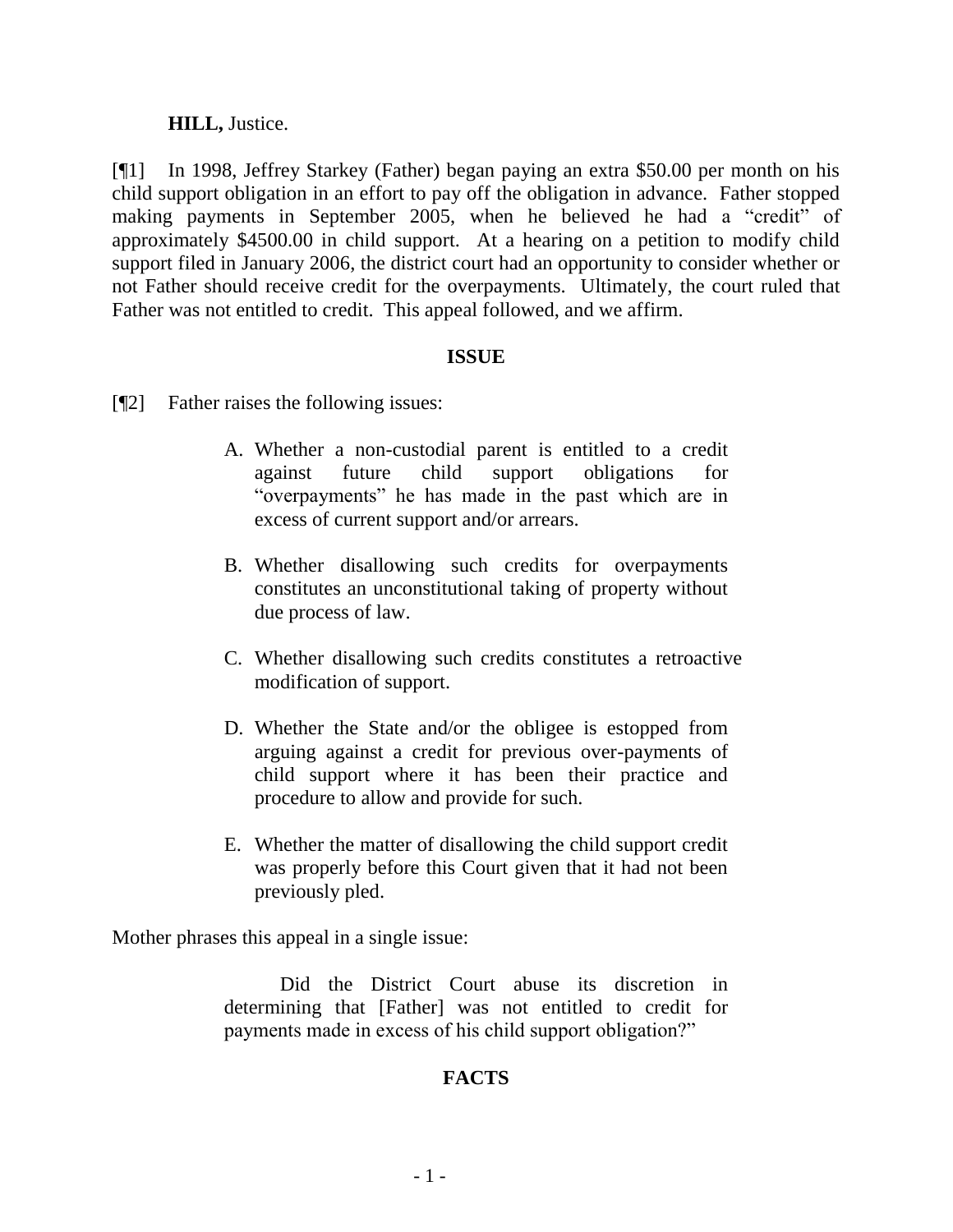[¶3] Father and Michelle Elise Starkey (Mother) married in 1987. The marriage produced one child, a daughter, born on January 28, 1988. In 1992, the parties divorced and, pursuant to a divorce decree, Mother was awarded custody of the child, subject to Father's visitation. Father was ordered to pay monthly child support of \$175.00. In 1994, Father"s support was increased to \$250.00 per month as a result of a petition to modify support filed by Mother. In June of 1998, Father began paying an extra \$50.00 per month to the Clerk of District Court in an effort to pay off his child support obligation in advance. Father did so of his own volition and not at the request of Mother.

[¶4] In September of 2005, Father ceased all child support payments. At the time, he believed that he had an overpayment credit of approximately \$4500.00. In January of 2006, Mother, through an attorney at Natrona County Child Support Enforcement, filed a petition to modify support based upon a claim that there had been a material and substantial change in circumstances warranting a modification of child support. At a hearing on the petition, the parties agreed that Father's child support obligation was to increase to \$450.00 per month. Also at the hearing, the court had an opportunity to examine whether or not Father should receive credit for his overpayments. The court took the matter under advisement. In its *Order Regarding Overpayment*, the district court noted that as of August 4, 2006, Father had an overpayment balance of \$2885.70. In the end, however, the court ruled that Father was not entitled to credit for the overpayments. This appeal followed.

### **STANDARD OF REVIEW**

[¶5] Father urges this Court to review this case *de novo*. However, this Court's long established standard of review for child support applies here, and we review it below:

> There are few rules more firmly established in our jurisprudence than the proposition that disposition of marital property, calculation of income for child support purposes, and the granting of alimony are committed to the sound discretion of the district court. *Johnson v. Johnson*, 11 P.3d 948, 950 (Wyo. 2000). Judicial discretion is a composite of many things, among which are conclusions drawn from objective criteria; it means exercising sound judgment with regard to what is right under the circumstances and without doing so arbitrarily or capriciously. *Id*.; *Vaughn v. State*, 962 P.2d 149, 151 (Wyo.1998). We must ask ourselves whether the trial court could reasonably conclude as it did and whether any facet of its ruling was arbitrary or capricious. *[Johnson](http://www.lexis.com/research/buttonTFLink?_m=231456043d99afbfd9d37610014462d2&_xfercite=%3ccite%20cc%3d%22USA%22%3e%3c%21%5bCDATA%5b2006%20WY%2083%5d%5d%3e%3c%2fcite%3e&_butType=3&_butStat=2&_butNum=54&_butInline=1&_butinfo=%3ccite%20cc%3d%22USA%22%3e%3c%21%5bCDATA%5b11%20P.3d%20948%2c%20950%5d%5d%3e%3c%2fcite%3e&_fmtstr=FULL&docnum=1&_startdoc=1&wchp=dGLzVzz-zSkAz&_md5=6415301157e01e479b4df79d275bdcef)*, 11 [P.3d at 950.](http://www.lexis.com/research/buttonTFLink?_m=231456043d99afbfd9d37610014462d2&_xfercite=%3ccite%20cc%3d%22USA%22%3e%3c%21%5bCDATA%5b2006%20WY%2083%5d%5d%3e%3c%2fcite%3e&_butType=3&_butStat=2&_butNum=54&_butInline=1&_butinfo=%3ccite%20cc%3d%22USA%22%3e%3c%21%5bCDATA%5b11%20P.3d%20948%2c%20950%5d%5d%3e%3c%2fcite%3e&_fmtstr=FULL&docnum=1&_startdoc=1&wchp=dGLzVzz-zSkAz&_md5=6415301157e01e479b4df79d275bdcef) In accomplishing our review, we consider only the evidence in favor of the successful party, ignore the evidence of the unsuccessful party, and grant to the successful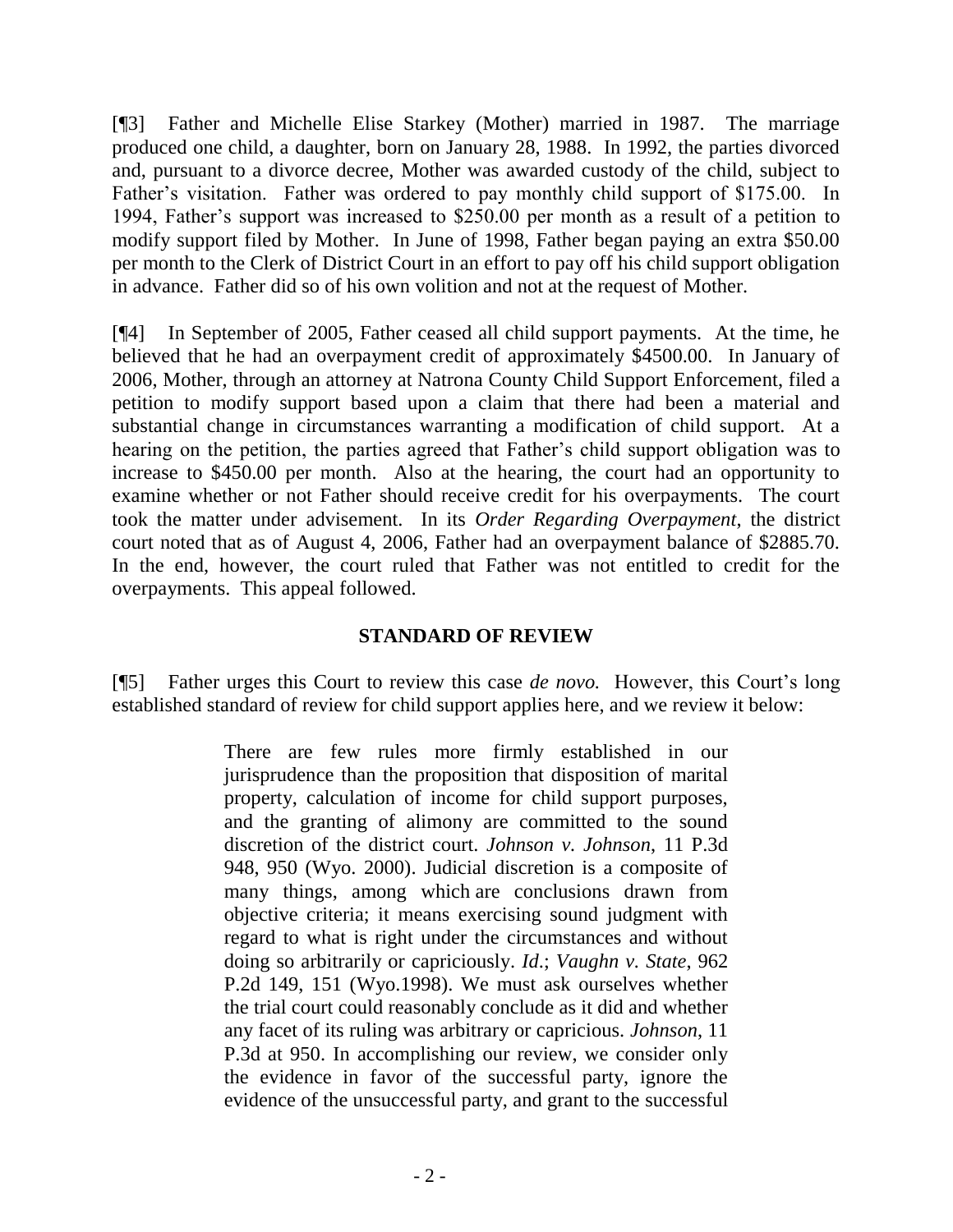party every reasonable inference that can be drawn from the record. *Id*.

*Shelhamer v. Shelhamer,* 2006 WY 83, ¶ 15, 138 P.3d 665, 672 (Wyo. 2006) (quoting *Belless v. Belless,* 2001 WY 41, ¶ 6, 21 P.3d 749, 750-51 (Wyo. 2001)).

#### **DISCUSSION**

[¶6] Although Father parses out five separate issues in his brief, there will be one core discussion including in it points directed at those separate issues. Fundamentally, Father's argument is that his overpayment of \$50.00 per month in child support should be credited to his current obligation. Mother, however, believes this to be incorrect and argues that Father is not owed a credit.

[¶7] Because this is an issue of first impression in Wyoming, we begin by looking outside our borders to other states" treatment of the issue of overpayment of child support in an effort to gain a so-called "credit." For the most part, "[c]ourts generally do not allow a credit to the obligor spouse for voluntary expenditures made on behalf of a child in a manner other than that specified by a decree." 24A Am. Jur. 2d *Divorce and Separation* § 1067, at 474 (1998). In fact, the proverbial general rule is that payments made for the benefit of a child, which are voluntary and not pursuant to a divorce decree, may not be credited against other amounts due under the decree. *Harner v. Harner,* 105 Ill. App. 3d 430, 434 N.E.2d 465, 468, 61 Ill. Dec. 312 (Ill. App. Ct. 1982); *In re Marriage of McCurnin*, 681 N.W.2d 322, 328 (Iowa 2004) (holding obligor was not entitled to credit for overpayment of support because he was a volunteer); *Webb v. Webb*, 475 S.W.2d 134, 136 (Mo. Ct. App. 1971) (" "Decrees for child support should be strictly complied with and credit should not be allowed for overpayments voluntarily made." "); *Horne v. Horne*, 22 N.Y.2d 219, 239 N.E.2d 348, 350, 292 N.Y.S.2d 411 (N.Y. 1968) ("[P]ayments made by a father to or for the benefit of his children voluntarily and not pursuant to a divorce decree may not be credited by him against other amounts due and owing under the decree."); *Newton v. Newton*, 202 Va. 515, 118 S.E.2d 656, 659 (Va.1961) ("[I]t is the obligation of the divorced husband to pay the specified amounts according to the terms of the decree and that he should not be permitted to vary these terms to suit his convenience. . . . To permit him to increase the amount of the specified payments at one time, reduce them at another, and require an adjustment of the differences in the future, would lead to continuous trouble and turmoil."); *and see* Robert A. Brazener, *Right to Credit on Accrued Support Payments for Time Child is in Father's Custody or for Other Voluntary Expenditures*, 47 A.L.R.3d 1031, 1037 (1973) ("Generally speaking, a father is not entitled to credit against arrearages for overpayments in support money which he made to the mother."). *See generally* Alice Wright Cain, *Right to Credit on Child Support for Previous Overpayments to Custodial Parent for Minor Child While Child Is Not Living with Obligor Parent*, 7 A.L.R.6th 411 (2005).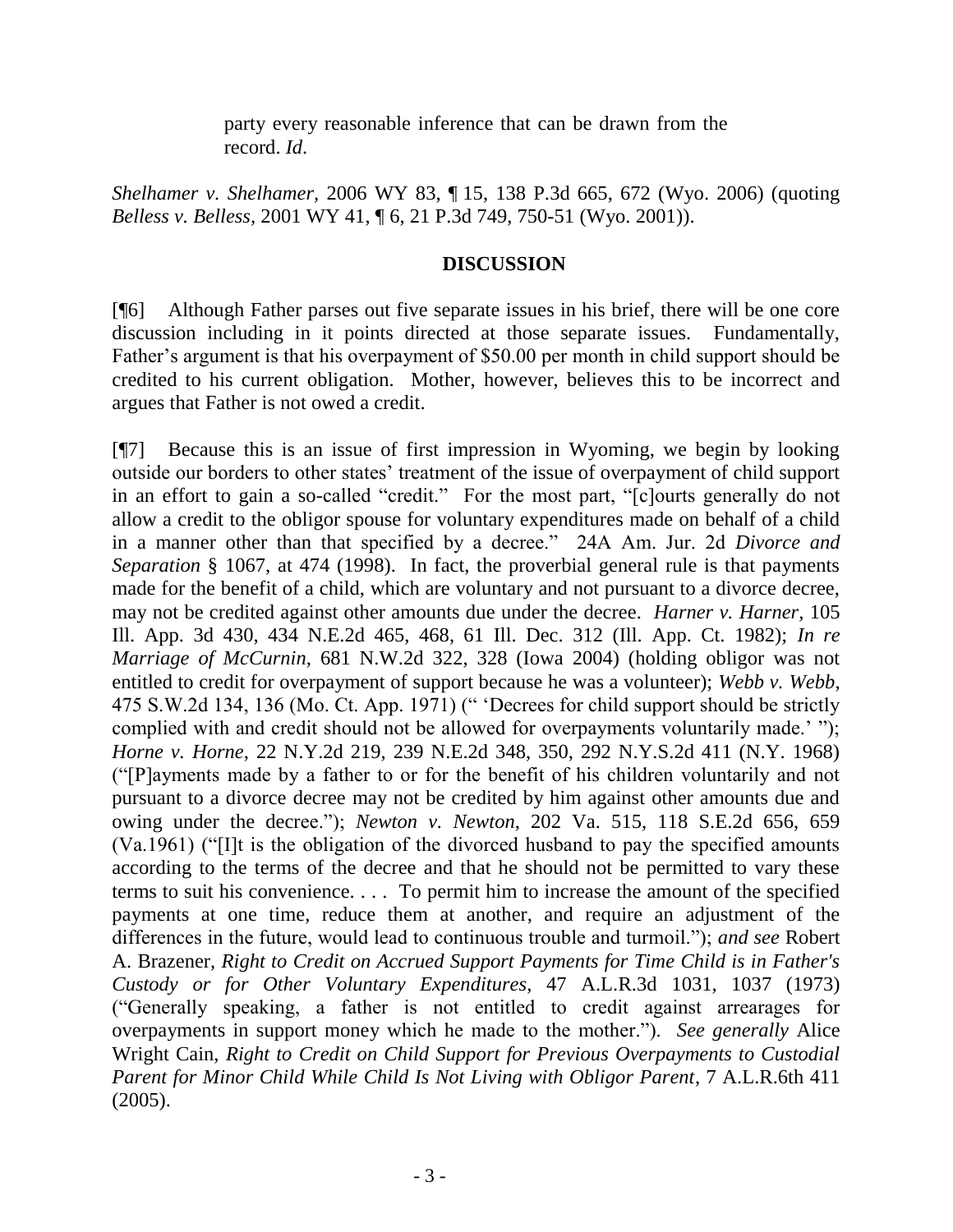[¶8] As in most states and as demonstrated above, in Nebraska the general rule is that no credit is given for voluntary overpayments of child support, even if they are made under a mistaken belief that they are legally required. *Palagi v. Palagi*, 10 Neb. App. 231, 627 N.W.2d 765 (Neb. 2001). In *Palagi,* a father's voluntary payments of his child's college-related expenses did not offset accrued child support payments. That being said, there are exceptions to the general rule above stated. In fact, *Griess v. Griess*, 9 Neb. App. 105, 608 N.W.2d 217, 224 (Neb. App. 2000), demonstrates instances wherein exceptions are allowable:

> "Voluntary overpayments" have included many items that were not ordered by a court via the parties' decree. See, *Ardizzone v. Bailey*[, 542 A.2d 806 \(Del. Fam. 1987\)](http://www.lexis.com/research/buttonTFLink?_m=6862582149b33e894524b2e3375f0b05&_xfercite=%3ccite%20cc%3d%22USA%22%3e%3c%21%5bCDATA%5b9%20Neb.%20App.%20105%5d%5d%3e%3c%2fcite%3e&_butType=3&_butStat=2&_butNum=82&_butInline=1&_butinfo=%3ccite%20cc%3d%22USA%22%3e%3c%21%5bCDATA%5b542%20A.2d%20806%5d%5d%3e%3c%2fcite%3e&_fmtstr=FULL&docnum=1&_startdoc=1&wchp=dGLbVzb-zSkAl&_md5=6a5df7106ab1896c50ce562ebc3e1ef9) (travel expenses); *Onley v. Onley*[, 540 So. 2d 880 \(Fla. App. 1989\)](http://www.lexis.com/research/buttonTFLink?_m=6862582149b33e894524b2e3375f0b05&_xfercite=%3ccite%20cc%3d%22USA%22%3e%3c%21%5bCDATA%5b9%20Neb.%20App.%20105%5d%5d%3e%3c%2fcite%3e&_butType=3&_butStat=2&_butNum=83&_butInline=1&_butinfo=%3ccite%20cc%3d%22USA%22%3e%3c%21%5bCDATA%5b540%20So.%202d%20880%5d%5d%3e%3c%2fcite%3e&_fmtstr=FULL&docnum=1&_startdoc=1&wchp=dGLbVzb-zSkAl&_md5=c8bbc537502ecc58a5e45b8001a5725f) (automobile purchased for child); *Henderson v. Henderson*, 166 Ga. App. 412, 304 S.E.2d 517 (1983) (tuition or educational expenses); *Harner v. Harner*[, 105 Ill. App. 3d](http://www.lexis.com/research/buttonTFLink?_m=6862582149b33e894524b2e3375f0b05&_xfercite=%3ccite%20cc%3d%22USA%22%3e%3c%21%5bCDATA%5b9%20Neb.%20App.%20105%5d%5d%3e%3c%2fcite%3e&_butType=3&_butStat=2&_butNum=85&_butInline=1&_butinfo=%3ccite%20cc%3d%22USA%22%3e%3c%21%5bCDATA%5b105%20Ill.%20App.%203d%20430%5d%5d%3e%3c%2fcite%3e&_fmtstr=FULL&docnum=1&_startdoc=1&wchp=dGLbVzb-zSkAl&_md5=9e4914768a62fe5a933ab2c8ba840f75)  [430, 434 N.E.2d 465, 61 Ill. Dec. 312 \(1982\)](http://www.lexis.com/research/buttonTFLink?_m=6862582149b33e894524b2e3375f0b05&_xfercite=%3ccite%20cc%3d%22USA%22%3e%3c%21%5bCDATA%5b9%20Neb.%20App.%20105%5d%5d%3e%3c%2fcite%3e&_butType=3&_butStat=2&_butNum=85&_butInline=1&_butinfo=%3ccite%20cc%3d%22USA%22%3e%3c%21%5bCDATA%5b105%20Ill.%20App.%203d%20430%5d%5d%3e%3c%2fcite%3e&_fmtstr=FULL&docnum=1&_startdoc=1&wchp=dGLbVzb-zSkAl&_md5=9e4914768a62fe5a933ab2c8ba840f75) (continued child support payments under mistaken belief that payments were required after child reached majority); *Whitman v. Whitman*, 405 N.E.2d 608 (Ind. App. 1980) (clothing, gifts, food, entertainment); *Finley v. Morrow*, 697 S.W.2d 543 (Mo. App. 1985) (erroneous interpretation or recollection of terms of contract for child support approved by court).

*Griess,* 608 N.W.2d at 224. *See also*, *State ex rel. DHR v. Scott*, 637 So. 2d 892 (Ala. App. 1994); *see generally*, 24A Am. Jur. 2d, *supra*, § 1068. However,

> [n]ormally, exceptions are made only "when the equities of the circumstances demand it and when allowing a credit will not work a hardship on the minor children." *Griess*, 608 N.W.2d at 224 (citations omitted); *see also* [24A Am. Jur. 2d](http://www.lexis.com/research/buttonTFLink?_m=60b9fe8b0f9093ea77a99c3c5eda0eea&_xfercite=%3ccite%20cc%3d%22USA%22%3e%3c%21%5bCDATA%5b714%20N.W.2d%20644%5d%5d%3e%3c%2fcite%3e&_butType=4&_butStat=0&_butNum=90&_butInline=1&_butinfo=AM%20JUR%202D%20DIVORCE%20SEPARATION%201068&_fmtstr=FULL&docnum=1&_startdoc=1&wchp=dGLbVzW-zSkAz&_md5=b9a959a16b52807227e0e6966aef59bd)  *[Divorce and Separation](http://www.lexis.com/research/buttonTFLink?_m=60b9fe8b0f9093ea77a99c3c5eda0eea&_xfercite=%3ccite%20cc%3d%22USA%22%3e%3c%21%5bCDATA%5b714%20N.W.2d%20644%5d%5d%3e%3c%2fcite%3e&_butType=4&_butStat=0&_butNum=90&_butInline=1&_butinfo=AM%20JUR%202D%20DIVORCE%20SEPARATION%201068&_fmtstr=FULL&docnum=1&_startdoc=1&wchp=dGLbVzW-zSkAz&_md5=b9a959a16b52807227e0e6966aef59bd)* § 1068, at 476-77.

*In re Marriage of Pals,* 714 N.W.2d 644, 651 (Iowa 2006).

[¶9] Even though this is an issue of first impression, Wyoming law is nevertheless instructive in this case, as both statutes and case law indicate a clear aversion to the unilateral modification of child support orders. First, Wyoming statutes are clear that child support orders are *always* modifiable, in light of parents' ever changing circumstances, financial and otherwise. *See* Wyo. Stat. Ann. § 20-2-311 (LexisNexis 2007). However, such modification is to be done following the strict procedures elucidated in our statutes. Wyoming case law is also helpful. For instance, although it